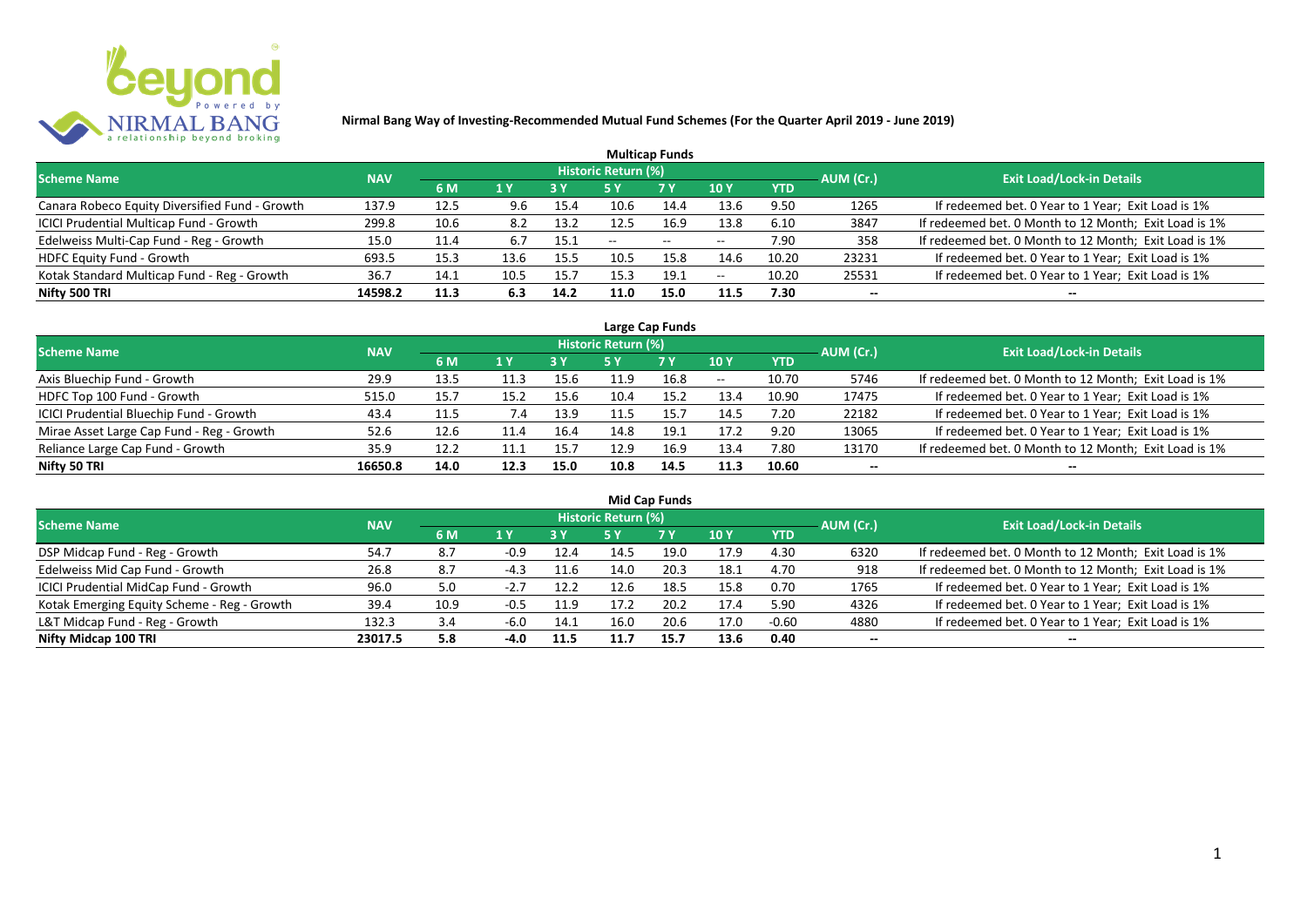

|                                           |            |      |     |      |                            | Large & Midcap |      |            |           |                                                    |
|-------------------------------------------|------------|------|-----|------|----------------------------|----------------|------|------------|-----------|----------------------------------------------------|
| <b>Scheme Name</b>                        | <b>NAV</b> |      |     |      | <b>Historic Return (%)</b> |                |      |            | AUM (Cr.) | <b>Exit Load/Lock-in Details</b>                   |
|                                           |            | 6 M  |     |      |                            | 7 Y            | 10 Y | <b>YTD</b> |           |                                                    |
| Canara Robeco Emerging Equities - Growth  | 95.8       | 11.4 | 2.3 | 15.9 | 18.3                       | 23.1           | 21.1 | 7.60       | 4890      | If redeemed bet. 0 Year to 1 Year; Exit Load is 1% |
| IDFC Core Equity Fund - Reg - Growth      | 45.6       | 6.9  | 0.6 | 12.5 | 11.0                       | 14.2           | 10.4 | 3.30       | 3015      | If redeemed bet. 0 Day to 365 Day; Exit Load is 1% |
| Principal Emerging Bluechip Fund - Growth | 105.3      |      |     | 14.5 | 16.3                       | 21.8           | 17.9 | 4.10       | 2236      | If redeemed bet. 0 Year to 1 Year; Exit Load is 1% |
| NIFTY Large Midcap 250 TRI                | 7358.1     | 9.6  | 3.4 | 14.5 | 12.6                       | 16.8           | 13.2 | 5.20       | --        | $- -$                                              |

| <b>Focused Funds</b>                           |            |      |     |      |                     |      |       |            |           |                                                       |  |  |  |  |
|------------------------------------------------|------------|------|-----|------|---------------------|------|-------|------------|-----------|-------------------------------------------------------|--|--|--|--|
| <b>Scheme Name</b>                             | <b>NAV</b> |      |     |      | Historic Return (%) |      |       |            | AUM (Cr.) | <b>Exit Load/Lock-in Details</b>                      |  |  |  |  |
|                                                |            | 6 M  | 1 V |      |                     | 7 Y  | 10Y   | <b>YTD</b> |           |                                                       |  |  |  |  |
| Axis Focused 25 Fund - Growth                  | 28.8       | 11.3 |     | 16.9 | 14.7                | $ -$ | $- -$ | 7.20       | 7978      | If redeemed bet. 0 Month to 12 Month; Exit Load is 1% |  |  |  |  |
| <b>IDFC Focused Equity Fund - Reg - Growth</b> | 37.6       | 9.2  | -55 | 13.4 | 8.9                 |      | 9.2   | 6.70       | 1646      | If redeemed bet. 0 Days to 365 Days; Exit Load is 1%  |  |  |  |  |
| SBI Focused Equity Fund - Growth               | 145.4      | 15.0 |     | 14.7 | 15.1                | 18.1 | 18.7  | 9.90       | 4634      | If redeemed bet. 0 Year to 1 Year; Exit Load is 1%    |  |  |  |  |
| <b>S&amp;P BSE 500</b>                         | 15524.2    | 10.6 | 4.9 | 12.8 | 9.7                 | 13.5 | 10.3  | 6.80       | --        | --                                                    |  |  |  |  |

| <b>Small Cap Funds</b>                         |            |     |         |                     |      |           |            |            |           |                                                    |  |  |  |
|------------------------------------------------|------------|-----|---------|---------------------|------|-----------|------------|------------|-----------|----------------------------------------------------|--|--|--|
| <b>Scheme Name</b>                             | <b>NAV</b> |     |         | Historic Return (%) |      |           |            |            | AUM (Cr.) | <b>Exit Load/Lock-in Details</b>                   |  |  |  |
|                                                |            | 6 M | 1 Y     |                     | 5 Y  | <b>7Y</b> | <b>10Y</b> | <b>YTD</b> |           |                                                    |  |  |  |
| Franklin India Smaller Companies Fund - Growth | 54.4       | 8.2 | $-8.0$  | 8.5                 | 14.7 | 22.4      | 18.5       | 3.70       | 7577      | If redeemed bet. 0 Year to 1 Year; Exit Load is 1% |  |  |  |
| HDFC Small Cap Fund - Growth                   | 43.2       | 5.6 | -5.5    | 16.8                | 15.6 | 18.8      | 16.0       | 1.60       | 8403      | If redeemed bet. 0 Year to 1 Year; Exit Load is 1% |  |  |  |
| L&T Emerging Businesses Fund - Reg - Growth    | 24.1       | 1.6 | $-10.6$ | 16.3                | 16.1 | $--$      | $- -$      | $-2.90$    | 6177      | If redeemed bet. 0 Year to 1 Year; Exit Load is 1% |  |  |  |
| Reliance Small Cap Fund - Growth               | 40.3       | 4.8 | $-7.2$  | 15.1                | 17.6 | 24.0      | $- -$      | 1.40       | 8438      | If redeemed bet. 0 Year to 1 Year; Exit Load is 1% |  |  |  |
| SBI Small Cap Fund - Growth                    | 51.9       |     | $-4.2$  | 16.1                | 22.8 | 25.7      | $- -$      | 2.90       | 2188      | If redeemed bet. 0 Year to 1 Year; Exit Load is 1% |  |  |  |
| Nifty Smallcap 100 TRI                         | 7793.4     | 6.3 | $-15.7$ | 6.8                 | 4.7  | 11.4      | 9.8        | $-0.50$    | --        |                                                    |  |  |  |

#### **ELSS Schemes (Tax Saving u/s 80-C)**

| <b>Scheme Name</b>                            | <b>NAV</b> |      |        | Historic Return (%) |      |            |                 | AUM (Cr.)  | <b>Exit Load/Lock-in Details</b> |       |
|-----------------------------------------------|------------|------|--------|---------------------|------|------------|-----------------|------------|----------------------------------|-------|
|                                               |            | 6 M  | 1 Y    |                     | 5 Y  | <b>7 Y</b> | 10 <sub>1</sub> | <b>YTD</b> |                                  |       |
| Aditya Birla Sun Life Tax Relief 96 - Growth  | 31.5       |      | $-0.5$ | 12.5                | 14.6 | 18.4       | 13.6            | 1.80       | 8913                             |       |
| Axis Long Term Equity Fund - Growth           | 46.2       | 11.2 | 5.9    | 14.2                | 15.6 | 20.8       | $- -$           | 7.60       | 19817                            | Nil   |
| IDFC Tax Advantage (ELSS) Fund - Reg - Growth | 57.3       | 9.5  | $-0.6$ | 14.2                | 13.6 | 18.1       | 14.9            | 6.20       | 2063                             | Nil   |
| Invesco India Tax Plan - Growth               | 51.8       | 9.0  | 2.8    | 13.2                | 13.8 | 17.8       | 16.1            | 5.80       | 870                              | Ni    |
| Mirae Asset Tax Saver Fund - Reg - Growth     | 18.1       | 12.1 | 10.6   | 19.7                | $-$  | $\sim$     | $- -$           | 8.60       | 2112                             | Nil   |
| <b>S&amp;P BSE 200 TRI</b>                    | 5937.0     | 11.6 | 8.3    | 14.6                | 11.3 | 15.2       | 11.9            | 7.80       | --                               | $- -$ |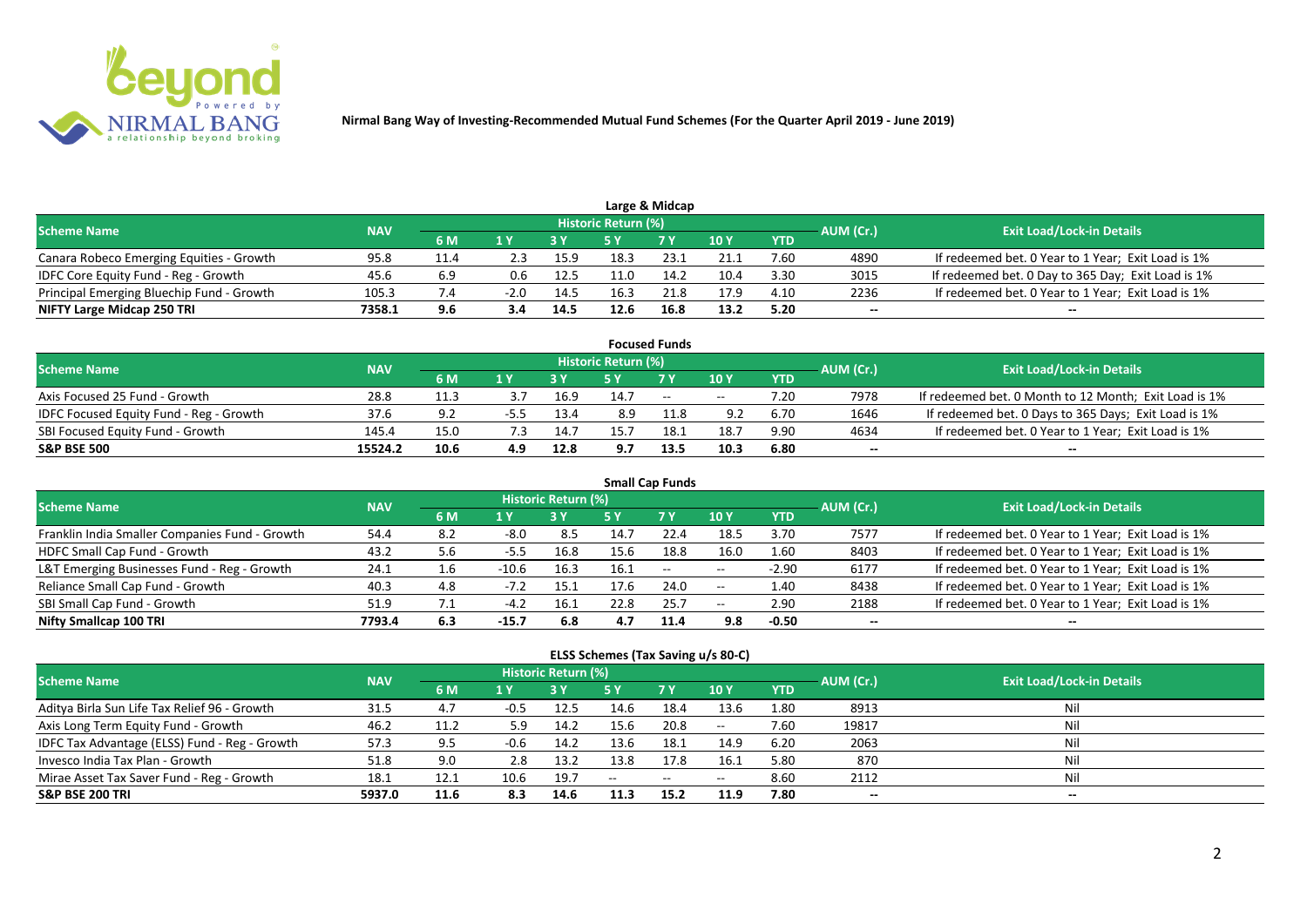

| <b>Contra/Value Fund</b>                  |            |      |        |                     |      |      |      |            |           |                                                       |  |  |  |  |
|-------------------------------------------|------------|------|--------|---------------------|------|------|------|------------|-----------|-------------------------------------------------------|--|--|--|--|
| <b>Scheme Name</b>                        | <b>NAV</b> |      |        | Historic Return (%) |      |      |      |            | AUM (Cr.) | <b>Exit Load/Lock-in Details</b>                      |  |  |  |  |
|                                           |            | 6 M  |        |                     |      | 7 Y  | 10Y  | <b>YTD</b> |           |                                                       |  |  |  |  |
| Kotak India EQ Contra Fund - Reg - Growth | 53.        | 10.4 | 6.7    | 15.6                |      | 15 C | 12.7 | 7.40       | 853       | If redeemed bet. 0 Year to 1 Year; Exit Load is 1%    |  |  |  |  |
| Tata Equity P/E Fund - Reg - Growth       | 136.4      | 8.3  | $-2.0$ | 15.2                | 13.7 | 18.1 | 15.7 | 4.10       | 5602      | If redeemed bet. 0 Month to 12 Month; Exit Load is 1% |  |  |  |  |
| UTI Value Opportunities Fund - Growth     | 62.1       | 10.6 | 39     | 10.3                | 8.2  | 12.5 | 12.0 | 6.30       | 4571      | If redeemed bet. 0 Year to 1 Year; Exit Load is 1%    |  |  |  |  |
| Nifty 500 TRI                             | 14598.2    | 11.3 |        | 14.2                | 11.0 | 15.0 | 11.5 | 7.30       | --        | $- -$                                                 |  |  |  |  |

| Sector/Thematic                                                           |            |        |      |                            |      |           |                          |            |           |                                                    |  |  |  |
|---------------------------------------------------------------------------|------------|--------|------|----------------------------|------|-----------|--------------------------|------------|-----------|----------------------------------------------------|--|--|--|
| <b>Scheme Name</b>                                                        | <b>NAV</b> |        |      | <b>Historic Return (%)</b> |      |           |                          |            | AUM (Cr.) | <b>Exit Load/Lock-in Details</b>                   |  |  |  |
|                                                                           |            | 6 M    | 1 Y  | <b>3 Y</b>                 | 5 Y  | <b>7Y</b> | <b>10Y</b>               | <b>YTD</b> |           |                                                    |  |  |  |
| Canara Robeco Consumer Trends Fund - Reg - Growth                         | 40.0       | 9.6    | 5.6  | 15.7                       | 15.2 | 17.6      | $\sim$ $\sim$            | 6.30       | 335       | If redeemed bet. 0 Year to 1 Year; Exit Load is 1% |  |  |  |
| Mirae Asset Great Consumer Fund - Growth                                  | 35.0       | 6.4    | 4.8  | 17.1                       | 14.8 | 18.2      | $\overline{\phantom{a}}$ | 2.10       | 777       | If redeemed bet. 0 Year to 1 Year; Exit Load is 1% |  |  |  |
| ICICI Prudential Technology Fund - Growth                                 | 59.2       | 5.3    | 8.4  | 12.6                       | 12.8 | 18.3      | 20.4                     | 4.50       | 456       | If redeemed bet. 0 Day to 15 Day; Exit Load is 1%  |  |  |  |
| Reliance Pharma Fund - Growth                                             | 143.3      | $-3.2$ | 4.2  | 3.3                        | 9.6  | 14.4      | 18.3                     | $-4.20$    | 2492      | If redeemed bet. 0 Year to 1 Year; Exit Load is 1% |  |  |  |
| ICICI Prudential Banking and Financial Services Fund -<br>Retail - Growth | 68.5       | 19.4   | 14.1 | 21.2                       | 17.5 | 22.2      | 19.3                     | 12.60      | 3299      | If redeemed bet. 0 Day to 15 Day; Exit Load is 1%  |  |  |  |
| Reliance Banking Fund - Growth                                            | 296.8      | 18.2   | 10.5 | 18.9                       | 14.6 | 18.2      | 17.4                     | 12.10      | 3203      | If redeemed bet. 0 Year to 1 Year; Exit Load is 1% |  |  |  |
| Nifty 500 TRI                                                             | 14598.2    | 11.3   | 6.3  | 14.2                       | 11.0 | 15.0      | 11.5                     | 7.30       | $- -$     | $\overline{\phantom{a}}$                           |  |  |  |

| <b>Dynamic Asset Allocation Funds</b>            |            |      |      |                            |                                                |           |            |            |           |                                                         |  |  |  |
|--------------------------------------------------|------------|------|------|----------------------------|------------------------------------------------|-----------|------------|------------|-----------|---------------------------------------------------------|--|--|--|
| <b>Scheme Name</b>                               | <b>NAV</b> |      |      | <b>Historic Return (%)</b> |                                                |           |            |            |           | <b>Exit Load/Lock-in Details</b>                        |  |  |  |
|                                                  |            | 6 M  | 1 Y  |                            | <b>5 Y</b>                                     | <b>7Y</b> | <b>10Y</b> | <b>YTD</b> | AUM (Cr.) |                                                         |  |  |  |
| ICICI Prudential Balanced Advantage Fund - Reg - | 36.1       |      | 7.6  | 10.3                       | 10.3                                           | 13.8      | 12.7       | 5.10       | 29105     | If redeemed bet. 0 Year to 1 Year; Exit Load is 1%      |  |  |  |
| Growth                                           |            |      |      |                            |                                                |           |            |            |           |                                                         |  |  |  |
| Invesco India Dynamic Equity Fund - Growth       | 29.4       | 8.3  |      | 11.0                       | 9.8                                            | 14.4      | 12.7       | 6.40       | 995       | If redeemed bet. 0 Month to 3 Month; Exit Load is 0.25% |  |  |  |
| SBI Dynamic Asset Allocation Fund - Reg - Growth | 13.5       | 3.5  | 3.5  | 8.3                        | $\hspace{0.1mm}-\hspace{0.1mm}-\hspace{0.1mm}$ | $\sim$    | $- -$      | 3.00       | 669       | If redeemed bet. 0 Month to 12 Month; Exit Load is 1%   |  |  |  |
| NIFTY 50 Hybrid Composite Debt 65:35 Index       | 10179.8    | 11.1 | 12.2 | 12.6                       | 10.2                                           | 12.5      | 10.3       | 8.60       | --        | $- -$                                                   |  |  |  |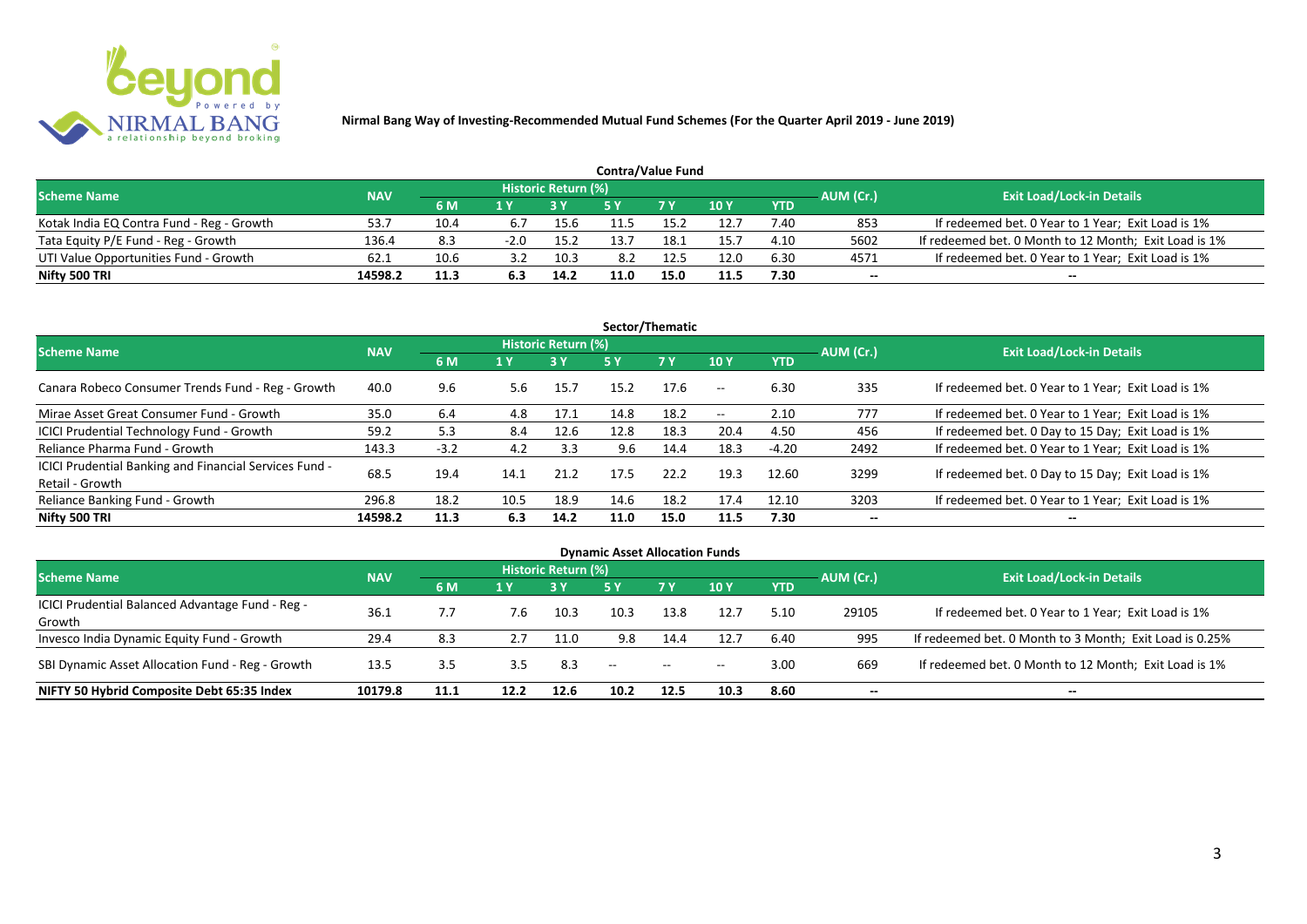

| <b>Hybrid Aggressive</b>                        |            |      |        |                     |               |        |            |            |           |                                                       |  |  |  |
|-------------------------------------------------|------------|------|--------|---------------------|---------------|--------|------------|------------|-----------|-------------------------------------------------------|--|--|--|
| <b>Scheme Name</b>                              | <b>NAV</b> |      |        | Historic Return (%) |               |        |            |            | AUM (Cr.) | <b>Exit Load/Lock-in Details</b>                      |  |  |  |
|                                                 |            | 6 M  | 1 Y    |                     | 5 Y           | 7 Y    | <b>10Y</b> | <b>YTD</b> |           |                                                       |  |  |  |
| HDFC Hybrid Equity Fund - Growth                | 55.1       | 10.2 | 7.5    | 10.2                | $^{\prime}.2$ | 11.8   | 11.2       | 7.20       | 22665     | If redeemed bet. 0 Year to 1 Year; Exit Load is 1%    |  |  |  |
| ICICI Prudential Equity & Debt Fund - Growth    | 136.9      | 10.8 | 8.0    | 13.2                |               | 16.3   | 14.8       | 6.90       | 26036     | If redeemed bet. 0 Year to 1 Year; Exit Load is 1%    |  |  |  |
| Mirae Asset Hybrid - Equity Fund - Reg - Growth | 15.1       | 10.9 |        | 13.7                | $- -$         | $\sim$ | $- -$      | 8.00       | 2038      | If redeemed bet. 0 Year to 1 Year; Exit Load is 1%    |  |  |  |
| Reliance Equity Hybrid Fund - Growth            | 53.8       | 4.9  | $-1.7$ | 9.1                 | 10.4          | 13.9   | 12.7       | 1.90       | 11257     | If redeemed bet. 0 Month to 12 Month; Exit Load is 1% |  |  |  |
| Canara Robeco Equity Hybrid Fund - Growth       | 162.0      | 10.0 | 8.8    | 12.6                | 12.1          | 14.6   | 13.5       | 7.60       | 2242      | If redeemed bet. 0 Year to 1 Year; Exit Load is 1%    |  |  |  |
| NIFTY 50 Hybrid Composite Debt 65:35 Index      | 10179.8    | 11.1 | 12.2   | 12.6                | 10.2          | 12.5   | 10.3       | 8.60       | $- -$     |                                                       |  |  |  |
|                                                 |            |      |        |                     |               |        |            |            |           |                                                       |  |  |  |

| <b>Arbitrage Fund</b>                      |            |      |            |                            |     |     |     |            |           |                                                         |  |  |  |
|--------------------------------------------|------------|------|------------|----------------------------|-----|-----|-----|------------|-----------|---------------------------------------------------------|--|--|--|
| <b>Scheme Name</b>                         | <b>NAV</b> |      |            | <b>Historic Return (%)</b> |     |     |     |            | AUM (Cr.) | <b>Exit Load/Lock-in Details</b>                        |  |  |  |
|                                            |            | 1 M/ | 3M         | 6 M                        |     | 2V  |     | <b>YTD</b> |           |                                                         |  |  |  |
| IDFC Arbitrage Fund - Reg - Growth         | 23.6       |      | ה./        | 6.7                        |     |     |     | 6.90       | 4643      | If redeemed bet. 0 Month to 1 Month; Exit Load is 0.25% |  |  |  |
| Kotak Equity Arbitrage Fund - Reg - Growth | 26.8       |      | $\angle 4$ | . ხ                        | 6.5 | 6.3 | 6.3 | 6.60       | 13360     | If redeemed bet. 0 Day to 30 Day; Exit Load is 0.25%    |  |  |  |
| Reliance Arbitrage Fund - Growth           | 19.2       |      |            | 6.8                        | 6.6 | b.5 | 6.4 | 6.90       | 8535      | If redeemed bet. 0 Month to 1 Month; Exit Load is 0.25% |  |  |  |

|                                          |            |     |       |                     |                          | <b>Equity Saver</b> |       |            |           |                                                       |
|------------------------------------------|------------|-----|-------|---------------------|--------------------------|---------------------|-------|------------|-----------|-------------------------------------------------------|
| <b>Scheme Name</b>                       | <b>NAV</b> |     |       | Historic Return (%) |                          |                     |       |            | AUM (Cr.) | <b>Exit Load/Lock-in Details</b>                      |
|                                          |            | 6 M | 1 V   |                     |                          | 7 Y.                | 10Y   | <b>YTD</b> |           |                                                       |
| Axis Equity Saver Fund - Reg - Growth    | 13.0       | 6.5 |       | 8.6                 | $\overline{\phantom{a}}$ | $\sim$              | $- -$ | 5.10       | 769       | If redeemed bet. 0 Month to 12 Month; Exit Load is 1% |
| HDFC Equity Savings Fund - Growth        | 37.3       | 6.8 | 6.8   | 10.7                | 8.4                      |                     | 9.7   | 5.00       | 5614      | If redeemed bet. 0 Year to 1 Year; Exit Load is 1%    |
| Kotak Equity Savings Fund - Reg - Growth | 14.4       | 5.4 |       | 8.6                 | $-$                      | $\sim$              | $- -$ | 3.90       | 2158      | If redeemed bet. 0 Year to 1 Year; Exit Load is 1%    |
| CRISIL Hybrid 50+50 - Moderate Index*    | $- -$      | --  | $- -$ | $- -$               | --                       | $-$                 | $- -$ | $- -$      | $-$       | $- -$                                                 |

| <b>Liquid Funds</b>                            |            |      |     |                            |      |                          |            |                                       |                          |                                  |  |  |  |  |
|------------------------------------------------|------------|------|-----|----------------------------|------|--------------------------|------------|---------------------------------------|--------------------------|----------------------------------|--|--|--|--|
| <b>Scheme Name</b>                             | <b>NAV</b> |      |     | <b>Historic Return (%)</b> |      |                          | <b>YTM</b> | Avg.                                  | AUM (Cr.)                | <b>Exit Load/Lock-in Details</b> |  |  |  |  |
|                                                |            | 1 W  | 2 W | 1 M                        | 3 M  | 1Y                       |            | <b>Maturity</b>                       |                          |                                  |  |  |  |  |
| Axis Liquid Fund - Growth                      | 2094.2     | 6.9  | 7.0 |                            |      | 7.6                      | 6.9        | $-$                                   | 32993                    | Nil                              |  |  |  |  |
| Franklin India Liquid Fund - Super IP - Growth | 2828.3     | 6.9  |     | 7.3                        | 7.6  |                          |            | $\hspace{0.05cm}$ – $\hspace{0.05cm}$ | 12783                    | Nil                              |  |  |  |  |
| Kotak Liquid Scheme - Reg - Growth             | 3825.0     | 6.8  | 7.1 |                            |      | 7.4                      | 6.8        | 0.10                                  | 31694                    | Nil                              |  |  |  |  |
| Reliance Liquid Fund - Growth                  | 4604.8     | 7.2  | 7.3 | 7.6                        | 7.5  | 7.6                      | 7.3        | $\hspace{0.05cm}$                     | 31841                    | Nil                              |  |  |  |  |
| UTI Liquid Cash Plan - Reg - Growth            | 3093.2     | 6.9  |     | 7.5                        | כ. ו | 7.6                      | 7.0        | $\hspace{0.05cm}$ – $\hspace{0.05cm}$ | 43477                    | Nil                              |  |  |  |  |
| <b>CRISIL Liquid Fund Index</b>                | $- -$      | -6.9 | 7.4 |                            |      | $\overline{\phantom{a}}$ | $- -$      | --                                    | $\overline{\phantom{a}}$ | $- -$                            |  |  |  |  |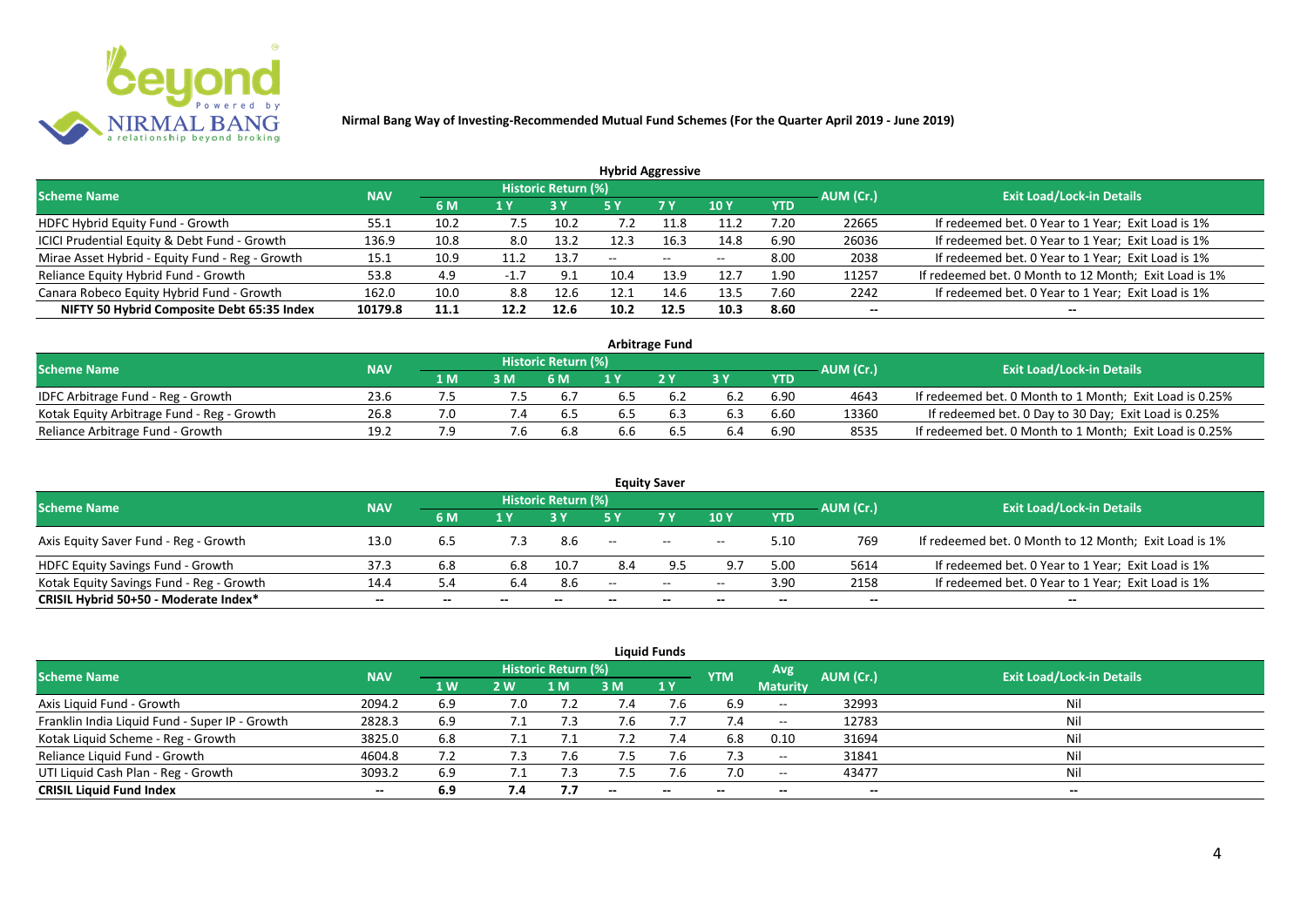

| Ultra Short Fund                                  |            |      |     |                            |       |                   |                          |                   |           |                                  |  |  |  |
|---------------------------------------------------|------------|------|-----|----------------------------|-------|-------------------|--------------------------|-------------------|-----------|----------------------------------|--|--|--|
| <b>Scheme Name</b>                                | <b>NAV</b> |      |     | <b>Historic Return (%)</b> |       |                   | <b>YTM</b>               | Avg               | AUM (Cr.) | <b>Exit Load/Lock-in Details</b> |  |  |  |
|                                                   |            | 1 M  | 3M  | 6 M                        |       | 3 Y               |                          | <b>Maturity</b>   |           |                                  |  |  |  |
| Aditya Birla Sun Life Savings Fund - Reg - Growth | 375.2      | 10.0 | 8.9 | 9.0                        | 8.7   | 7.9               | 8.4                      | $\hspace{0.05cm}$ | 15788     | Nil                              |  |  |  |
| HDFC Ultra Short Term Fund - Reg - Growth         | 10.6       | 8.9  | 8.5 | 8.5                        | $-$   | $- -$             |                          | $- -$             | 6196      | Nil                              |  |  |  |
| IDFC Ultra Short Term Fund - Reg - Growth         | 10.8       | 9.5  | 8.7 | 8.6                        | $- -$ | $\hspace{0.05cm}$ | 7.0                      | 0.37              | 2549      | Nil                              |  |  |  |
| Kotak Savings Fund - Reg - Growth                 | 30.4       | 9.2  | 8.3 | 8.5                        | 8.2   |                   |                          | 0.49              | 13037     | Nil                              |  |  |  |
| SBI Magnum Ultra Short Duration Fund - Growth     | 4207.7     | 8.9  | 8.2 | 8.4                        | 8.4   | $\sqrt{4}$        |                          | $- -$             | 8691      | Nil                              |  |  |  |
| <b>NIFTY Ultra Short Duration Debt Index</b>      | 3843.3     | 9.3  | 8.3 | 8.4                        | 8.4   | 7.6               | $\overline{\phantom{a}}$ | $- -$             | --        | $- -$                            |  |  |  |

| <b>Money Market Fund</b>                                   |            |                |       |                     |     |           |            |                 |           |                                  |  |  |  |
|------------------------------------------------------------|------------|----------------|-------|---------------------|-----|-----------|------------|-----------------|-----------|----------------------------------|--|--|--|
| <b>Scheme Name</b>                                         | <b>NAV</b> |                |       | Historic Return (%) |     |           | <b>YTM</b> | Avg             | AUM (Cr.) | <b>Exit Load/Lock-in Details</b> |  |  |  |
|                                                            |            | 1 <sub>M</sub> | 3 M   | 6 M                 | 1 Y | <b>3Y</b> |            | <b>Maturity</b> |           |                                  |  |  |  |
| Aditya Birla Sun Life Money Manager Fund - Reg -<br>Growth | 254.2      | 9.7            | 8.7   | 8.6                 | 8.5 | 7.5       | 7.7        | $--$            | 11117     | Nil                              |  |  |  |
| ICICI Prudential Money Market Fund - Reg - Growth          | 262.8      | 9.4            | 8.5   | -8.4                | 8.2 | 7.3       | 7.2        | 0.47            | 8992      | Nil                              |  |  |  |
| Reliance Money Market Fund - Growth                        | 2868.5     | 10.0           | 8.8   | 8.7                 | 8.6 | 7.4       | 7.7        | $- -$           | 3278      | Nil                              |  |  |  |
| UTI Money Market Fund - Reg - Growth                       | 2132.0     | 9.4            | 8.5   | 8.6                 | 8.4 | 7.4       | 7.8        | $- -$           | 7578      | Nil                              |  |  |  |
| <b>CRISIL Liquid Fund Index</b>                            | $- -$      | 7.7            | $- -$ |                     |     |           | $- -$      | $- -$           | $- -$     | $- -$                            |  |  |  |

| <b>Short Term Fund</b>                          |            |      |     |                            |     |      |            |                          |           |                                                      |  |  |  |
|-------------------------------------------------|------------|------|-----|----------------------------|-----|------|------------|--------------------------|-----------|------------------------------------------------------|--|--|--|
| <b>Scheme Name</b>                              | <b>NAV</b> |      |     | <b>Historic Return (%)</b> |     |      | <b>YTM</b> | <b>Avg</b>               | AUM (Cr.) | <b>Exit Load/Lock-in Details</b>                     |  |  |  |
|                                                 |            | 1 M  | 3M  | <b>6 M</b>                 |     | 73 Y |            | <b>Maturity</b>          |           |                                                      |  |  |  |
| Franklin India STIP - Growth                    | 4026.0     | 9.5  |     | 8.7                        |     | 8.9  | 11.4       | $- -$                    | 13368     | If redeemed bet. 0 Year to 1 Year; Exit Load is 0.5% |  |  |  |
| HDFC Short Term Debt Fund - Growth              | 21.0       | 13.3 | 9.3 | 9.4                        | 9.0 |      | 8.2        | $\overline{\phantom{a}}$ | 7956      |                                                      |  |  |  |
| IDFC Bond Fund - Short Term Plan - Reg - Growth | 38.6       | 14.3 | 9.2 | 10.3                       | 9.4 |      |            | 1.99                     | 7525      | Nil                                                  |  |  |  |
| Kotak Bond Short Term Plan - Reg - Growth       | 35.4       | 15.6 | 9.8 | 9.9                        | 9.0 |      | 8.4        | $\sim$                   | 8993      | Nil                                                  |  |  |  |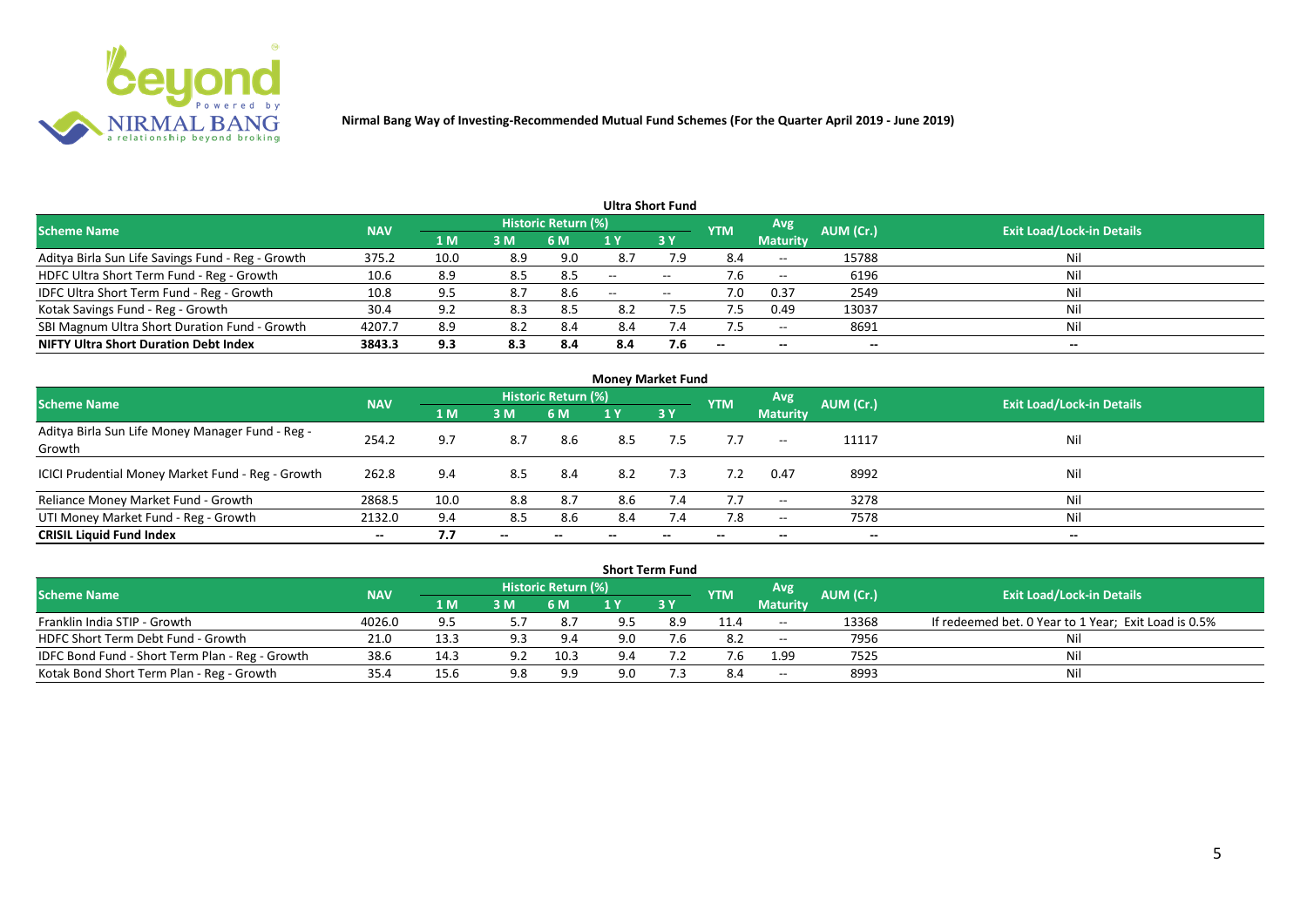

|                                              |            |            |         |                     |        | <b>Low Duration Fund</b> |            |                 |           |                                                                         |
|----------------------------------------------|------------|------------|---------|---------------------|--------|--------------------------|------------|-----------------|-----------|-------------------------------------------------------------------------|
| <b>Scheme Name</b>                           | <b>NAV</b> |            |         | Historic Return (%) |        |                          | <b>YTM</b> | Avg             | AUM (Cr.) | <b>Exit Load/Lock-in Details</b>                                        |
|                                              |            | <b>1 M</b> | 3M      | 6 M                 |        | 3Y                       |            | <b>Maturity</b> |           |                                                                         |
| DSP Low Duration Fund - Reg - Growth         | 13.5       | $-12.3$    | 0.7     | 4.7                 | 6.4    | 6.8                      | 7.9        | $--$            | 2601      | Nil                                                                     |
| Franklin India Low Duration Fund - Growth    | 21.9       | 6.4        | 6.2     | 8.3                 | 8.8    | 8.7                      | 10.5       | $--$            | 6920      | If redeemed bet. 0 Months to 3 Months; Exit Load is 0.5%                |
| <b>IDFC Low Duration Fund - Reg - Growth</b> | 26.9       | 10.5       | 8.7     | 8.6                 | 8.4    | ∴6.                      | 7.3        | 0.80            | 3571      | Nil                                                                     |
|                                              |            |            |         |                     |        |                          |            |                 |           | If redeemed bet. 0 Month to 3 Month; Exit Load is 3%, If redeemed       |
| UTI Treasury Advantage Fund - Reg - Growth   | 2316.9     | $-120.9$   | $-37.8$ | $-15.6$             | $-4.2$ | 3.4                      | 9.2        | $--$            |           | 3048 bet. 3 Month to 6 Month; Exit Load is 2%, If redeemed bet. 6 Month |
|                                              |            |            |         |                     |        |                          |            |                 |           | to 1 Year; Exit Load is 1%                                              |
|                                              |            |            |         |                     |        |                          |            |                 |           |                                                                         |

| <b>Banking &amp; PSU Bond Funds</b>            |            |      |         |                     |      |     |            |                 |           |                                  |  |  |  |
|------------------------------------------------|------------|------|---------|---------------------|------|-----|------------|-----------------|-----------|----------------------------------|--|--|--|
| <b>Scheme Name</b>                             | <b>NAV</b> |      |         | Historic Return (%) |      |     | <b>YTM</b> | Avg             | AUM (Cr.) | <b>Exit Load/Lock-in Details</b> |  |  |  |
|                                                |            | 1 M  | 3M      | 6 M                 |      | 3Y  |            | <b>Maturity</b> |           |                                  |  |  |  |
| HDFC Banking and PSU Debt Fund - Reg - Growth  | 15.3       | 15.7 | 10.1    | 10.5                | 9.8  |     | 8.7        | $- -$           | 3123      | Nil                              |  |  |  |
| Kotak Banking and PSU Debt Fund - Reg - Growth | 43.1       | 20.7 |         | 11.2                | 10.2 | 8.0 | 8.5        | $ -$            | 1617      | Nil                              |  |  |  |
| UTI Banking & PSU Debt Fund - Reg - Growth     |            | 16.7 | $-15.5$ | $-7.7$              | -0.1 |     |            | $- -$           | 175       | Nil                              |  |  |  |

| <b>Corporate Bond Funds</b>                 |            |      |      |                            |      |            |            |                 |           |                                  |  |  |  |
|---------------------------------------------|------------|------|------|----------------------------|------|------------|------------|-----------------|-----------|----------------------------------|--|--|--|
| <b>Scheme Name</b>                          | <b>NAV</b> |      |      | <b>Historic Return (%)</b> |      |            | <b>YTM</b> | Avg             | AUM (Cr.) | <b>Exit Load/Lock-in Details</b> |  |  |  |
|                                             |            | 4 MZ | 3M   | 6 M                        |      | <b>3 Y</b> |            | <b>Maturity</b> |           |                                  |  |  |  |
| Franklin India Corporate Debt Fund - Growth | 67.        |      | 12.8 | 12.9                       | 10.8 | 8.9        | 9.9        | $\sim$          | 870       | Nil                              |  |  |  |
| HDFC Corporate Bond Fund - Growth           | 21.2       | 17.5 | 11.3 | 11.2                       | 10.1 |            | 8.3        | $- -$           | 12321     | Nil                              |  |  |  |
| Kotak Corporate Bond Fund - Std - Growth    | 2512.8     | 12.8 | 9.9  | 9.9                        | 9.0  |            | -8.2       | $- -$           | 2037      | Nil                              |  |  |  |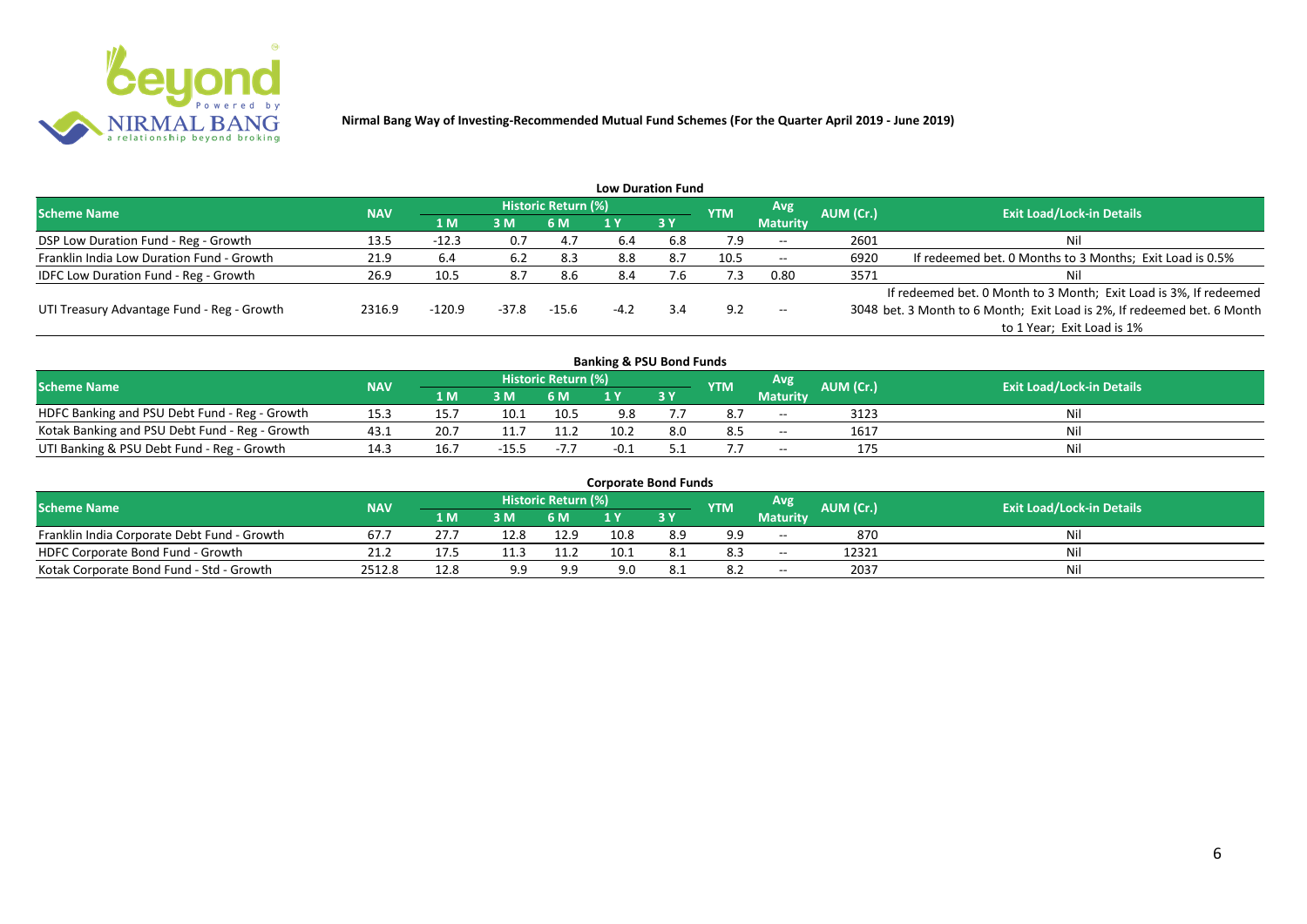

| <b>Credit Risk Funds</b>                  |            |      |        |                     |     |     |            |                 |           |                                                                       |  |  |  |
|-------------------------------------------|------------|------|--------|---------------------|-----|-----|------------|-----------------|-----------|-----------------------------------------------------------------------|--|--|--|
| <b>Scheme Name</b>                        | <b>NAV</b> |      |        | Historic Return (%) |     |     | <b>YTM</b> | <b>Avg</b>      | AUM (Cr.) | <b>Exit Load/Lock-in Details</b>                                      |  |  |  |
|                                           |            | 1 M  | 3M     | 6 M                 |     | 3Y  |            | <b>Maturity</b> |           |                                                                       |  |  |  |
|                                           |            |      |        |                     |     |     |            |                 |           | If redeemed bet. 0 Month to 12 Month; Exit Load is 3%, If             |  |  |  |
| Franklin India Credit Risk Fund - Growth  | 19.6       | 5.2  | 2.7    | 6.7                 | 8.3 | 8.3 | 11.4       | $-$             |           | 7125 redeemed bet. 12 Month to 24 Month; Exit Load is 2%, If redeemed |  |  |  |
|                                           |            |      |        |                     |     |     |            |                 |           | bet. 24 Month to 36 Month; Exit Load is 1%                            |  |  |  |
| HDFC Credit Risk Debt Fund - Reg - Growth | 15.5       | 13.1 | 9.0    | 8.5                 | 8.1 | 7.4 | 9.9        | $--$            | 15416     | If redeemed bet. 0 Month to 12 Month; Exit Load is 1%, If             |  |  |  |
|                                           |            |      |        |                     |     |     |            |                 |           | redeemed bet. 12 Month to 18 Month; Exit Load is 0.5%                 |  |  |  |
| Reliance Credit Risk Fund - Growth        | 25.4       | 10.9 | $-3.9$ | 2.8                 | 5.0 | 6.5 | 11.5       | $- -$           | 8534      | If redeemed bet. 0 Month to 12 Month; Exit Load is 1%                 |  |  |  |
|                                           |            |      |        |                     |     |     |            |                 |           | If redeemed bet. 0 Month to 12 Month; Exit Load is 3%, If             |  |  |  |
| SBI Credit Risk Fund - Growth             | 29.9       | 13.0 | 3.6    | 6.3                 | 7.2 | 7.2 | 12.0       | $- -$           | 5397      | redeemed bet. 12 Month to 24 Month; Exit Load is 1.5%, If             |  |  |  |
|                                           |            |      |        |                     |     |     |            |                 |           | redeemed bet. 24 Month to 36 Month; Exit Load is 0.75%                |  |  |  |

| <b>Dynamic Bond Fund</b>                        |            |       |       |                          |      |           |            |                                       |           |                                                         |  |  |  |  |
|-------------------------------------------------|------------|-------|-------|--------------------------|------|-----------|------------|---------------------------------------|-----------|---------------------------------------------------------|--|--|--|--|
| <b>Scheme Name</b>                              | <b>NAV</b> |       |       | Historic Return (%)      |      |           | <b>YTM</b> | Avg                                   | AUM (Cr.) | <b>Exit Load/Lock-in Details</b>                        |  |  |  |  |
|                                                 |            | 1 M   | 3 M   | 6 M                      |      | <b>3Y</b> |            | <b>Maturity</b>                       |           |                                                         |  |  |  |  |
| Axis Dynamic Bond Fund - Growth                 | 19.4       | 30.3  | 15.4  | 12.4                     | 11.3 |           | 8.6        | $- -$                                 | 135       | Νi                                                      |  |  |  |  |
| ICICI Prudential All Seasons Bond Fund - Growth | 23.6       | 19.6  | 12.9  | 10.6                     | 9.4  | 8.9       | 8.8        | 4.70                                  | 2707      | If redeemed bet. 0 Month to 1 Month; Exit Load is 0.25% |  |  |  |  |
| IDFC D B F - Reg - Growth (Re-Launched)         | 22.8       | 28.8  | 15.4  | 11.6                     |      | 8.1       | 7.7        | 7.43                                  | 1962      |                                                         |  |  |  |  |
| Kotak Dynamic Bond Fund - Reg - Growth          | 24.9       | 27.1  | 14.4  | 13.1                     | 12.2 | 9.0       | 8.7        | $\hspace{0.05cm}$ – $\hspace{0.05cm}$ | 641       | Νi                                                      |  |  |  |  |
| CRISIL Corporate Bond Composite Index*          | $- -$      | $- -$ | $- -$ | $\overline{\phantom{a}}$ |      | $- -$     |            | $\overline{\phantom{a}}$              | $- -$     | $-$                                                     |  |  |  |  |

| <b>Gilt Funds</b>                               |            |        |      |                     |                |       |            |                 |           |                                                     |  |  |  |  |
|-------------------------------------------------|------------|--------|------|---------------------|----------------|-------|------------|-----------------|-----------|-----------------------------------------------------|--|--|--|--|
| <b>Scheme Name</b>                              | <b>NAV</b> |        |      | Historic Return (%) |                |       | <b>YTM</b> | Avg             | AUM (Cr.) | <b>Exit Load/Lock-in Details</b>                    |  |  |  |  |
|                                                 |            | '1 M / | 3 M  | 6 M                 | 1 <sub>Y</sub> | 7 3 Y |            | <b>Maturity</b> |           |                                                     |  |  |  |  |
| IDFC G Sec Fund - Invt Plan - Reg - Growth (Re- | 23.0       |        |      |                     | 14.5           |       |            |                 |           |                                                     |  |  |  |  |
| launched)                                       |            | 35.5   | 21.8 | 15.3                |                | 9.0   |            | 7.99            | 372       | Nil                                                 |  |  |  |  |
| Reliance Gilt Securities Fund - Growth          | 25.7       | 35.3   | 19.8 | 14.5                | 13.8           | 9.7   | 7.8        | $- -$           | 975       | If redeemed bet. 0 Day to 7 Day; Exit Load is 0.25% |  |  |  |  |
| UTI Gilt Fund - Growth                          | 42.0       | 27.0   | 17.6 | 12.9                | 10.7           | 9.5   |            | $- -$           | 511       | Nil                                                 |  |  |  |  |